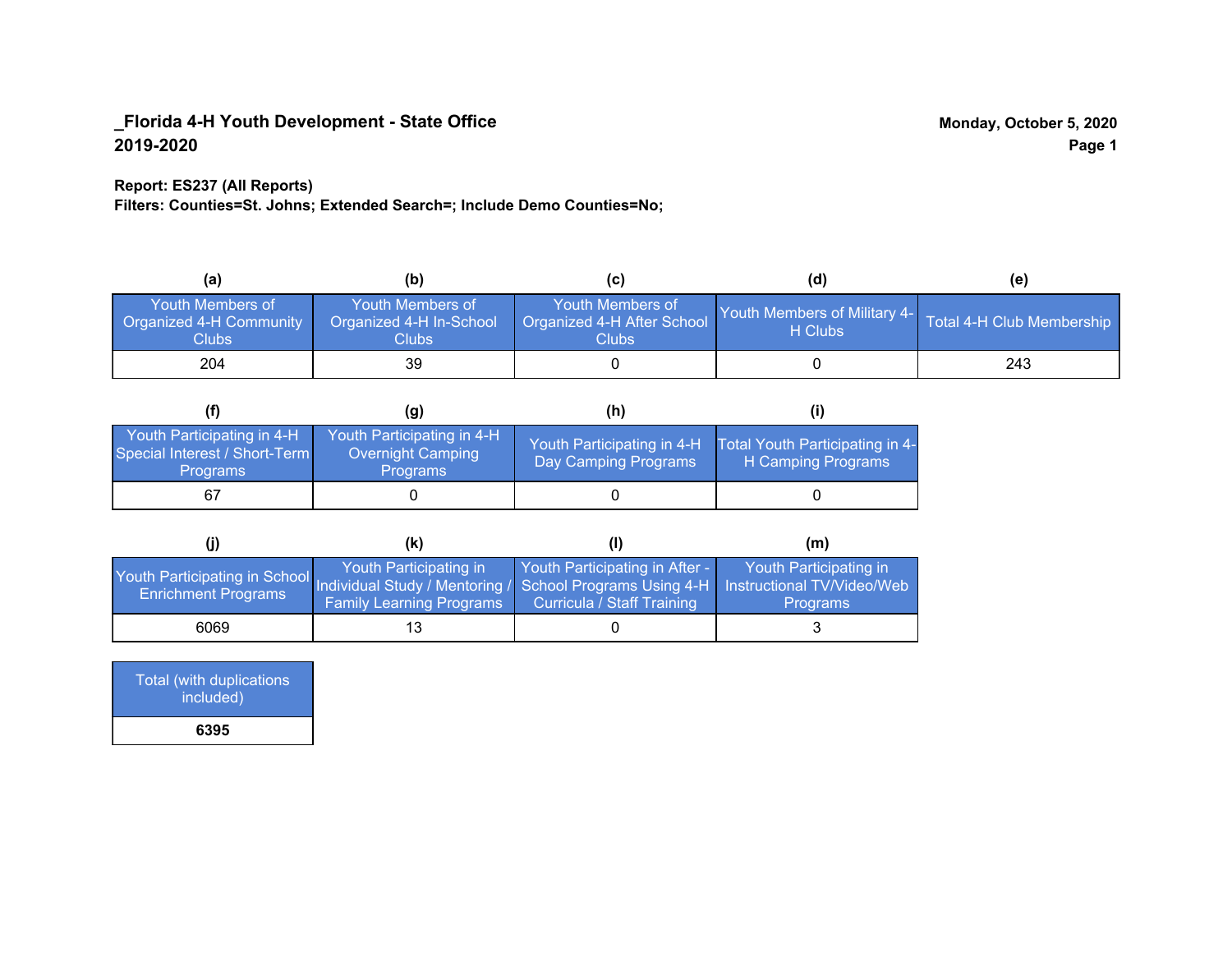**Report: ES237 (All Reports)**

**Filters: Counties=St. Johns; Extended Search=; Include Demo Counties=No;**

# **School Grade (duplications eliminated)**

| Kinde          | 1st | 2nd' | 8rd | 4th  | 5th  | 6th  | 7th | 8th | 9th | 10th | $-11$ th | 12th/ | Post HS Not in School Special | Total |
|----------------|-----|------|-----|------|------|------|-----|-----|-----|------|----------|-------|-------------------------------|-------|
| 4 <sup>1</sup> | 40  | 43   | 252 | 1891 | 2554 | 1401 | 39  | 20  |     |      |          |       |                               | 6315  |

# **Gender of 4-H Youth Participants (duplications eliminated)**

| Male | 'Female. | Total |
|------|----------|-------|
| 3159 | 3156     | 6315  |

# **Place of Residence of 4-H Youth Participants (duplications eliminated)**

| ∣ Farm | Towns of under 10,000 and<br>rural non-farm | Towns and cities (10,000-<br>50,000), and their suburbs | Suburbs of cities of over<br>50,000 | Central cities of over 50,000 | Total |
|--------|---------------------------------------------|---------------------------------------------------------|-------------------------------------|-------------------------------|-------|
| 20     |                                             |                                                         | 6061                                |                               | 6315  |

# **Total 4-H Youth Participants (duplications eliminated)**

**Total** 

**<sup>6315</sup> Note: The four totals on this page should all match.**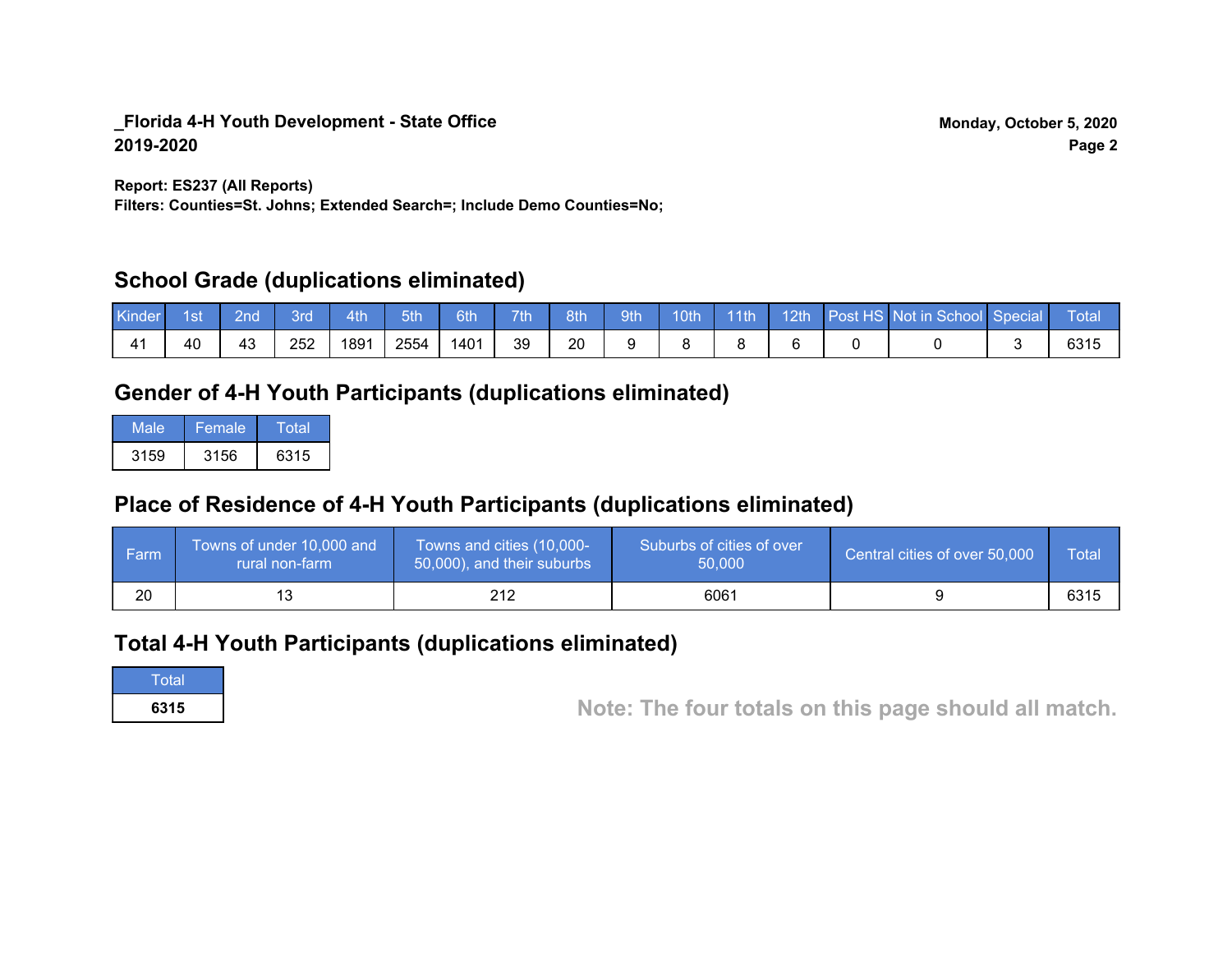#### **Report: ES237 (All Reports)**

**Filters: Counties=St. Johns; Extended Search=; Include Demo Counties=No;**

| <b>ETHNICITY</b>          | <b>TOTAL YOUTH</b> |
|---------------------------|--------------------|
| <b>Hispanic or Latino</b> | 592                |
| Not Hispanic or Latino    | 5723               |

Directions: Type in the appropriate numbers for your project. Ethnicity is separate from race. YOu should indicate an ethnicity category for each participant and all racial categories that apply to each participant (i.e. a participant of more than one race would be recorded in each applicable racial category). Ideally, your total participants should equal the total of numbers in your ethicity section. Totals of racial categories will be equal to or greater than your total participants if they all report racial information.

4-H Youth Participants: Any youth taking part in programs provided as a result of action by extension personnel (professional. Paraprofessional. And volunteer). This includes youth participation in programs conducted through 1862, 1890, and 1994 land-grant universities, EFNEP, urban gardening, and other programs that may not actually use the 4-H name and emblem with participants.

| <b>RACE</b>                               | <b>TOTAL YOUTH</b> |
|-------------------------------------------|--------------------|
| American Indian or Alaskan Native         | 27                 |
| Asian                                     | 324                |
| <b>Black or African American</b>          | 460                |
| Native Hawaiian or other Pacific Islander | 96                 |
| White                                     | 5212               |
| Youth Indicating More Than One Race       | 181                |
| <b>Undetermined</b>                       | 15                 |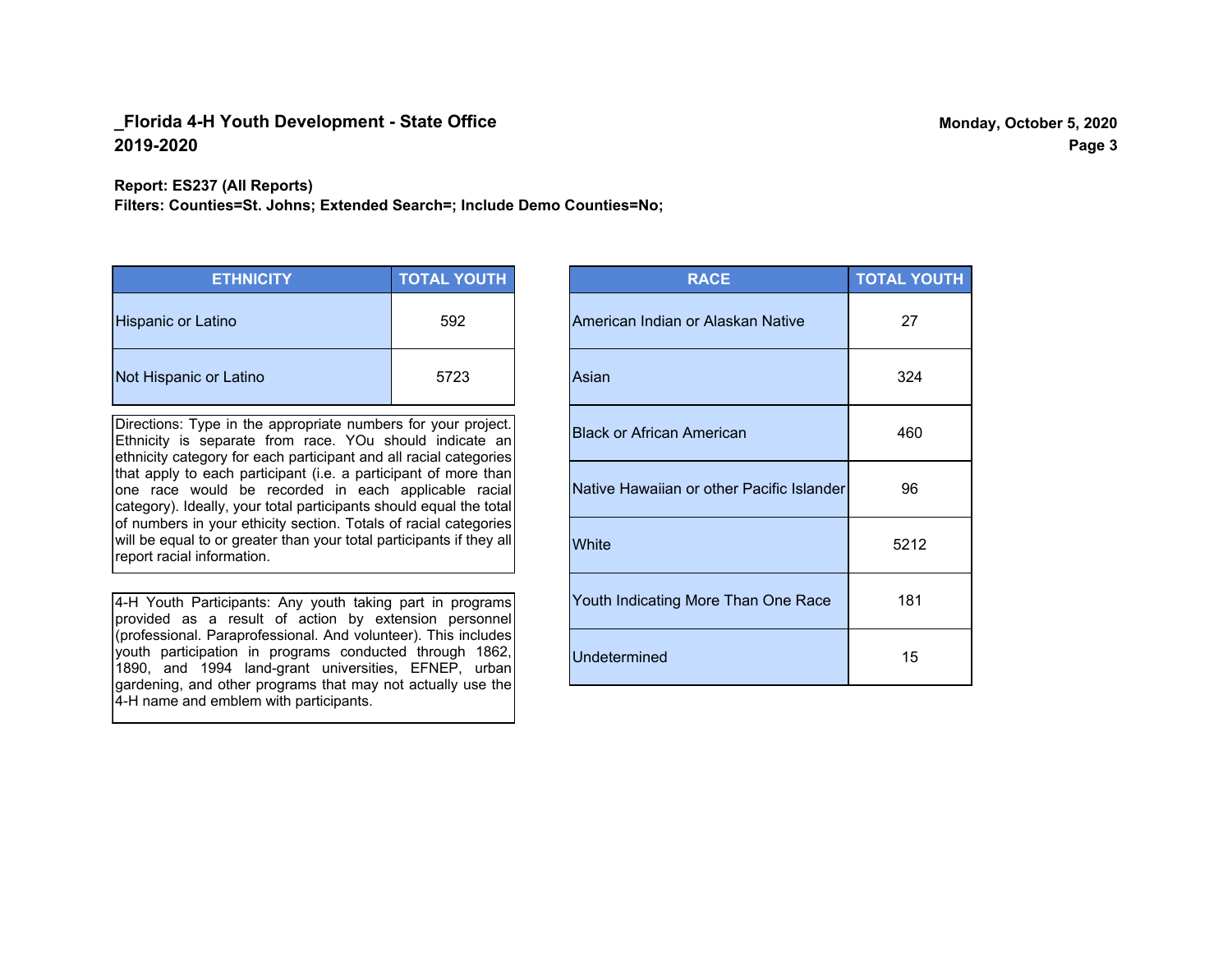**Report: ES237 (All Reports)**

**Filters: Counties=St. Johns; Extended Search=; Include Demo Counties=No;**

| Total Number of<br><b>Adult Volunteers</b> | <b>Total Number of</b><br><b>Youth Volunteers</b> | Total |
|--------------------------------------------|---------------------------------------------------|-------|
| 295                                        | 27                                                | 322   |

Adult Volunteer: Unpaid support for the 4-H program by an individual beyond high school age.

Youth Volunteer: Unpaid support for the 4-H program by a person who has not yet graduated from high school.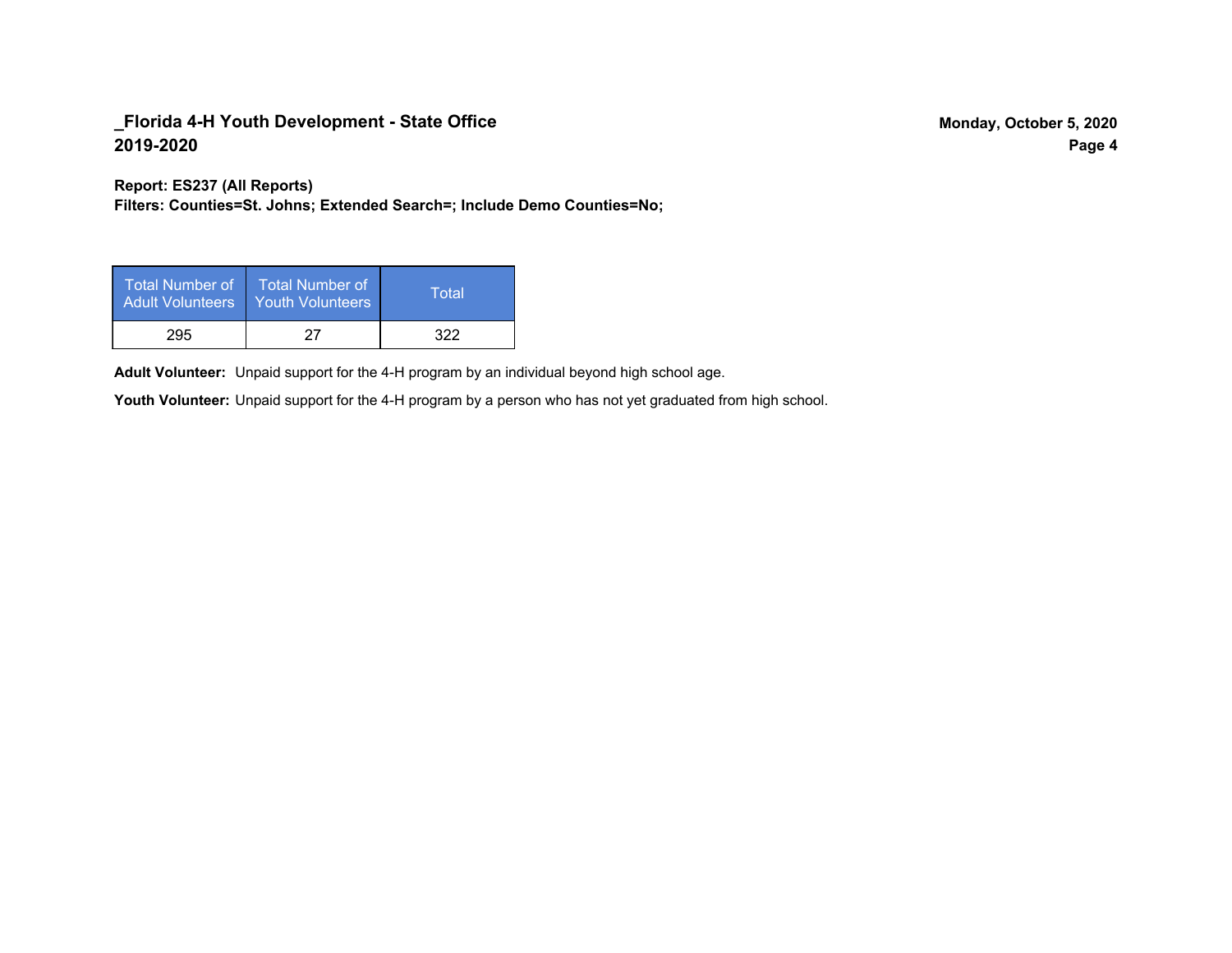### **Filters: Counties=St. Johns; Extended Search=; Include Demo Counties=No; Report: ES237 (All Reports)**

# **Ag in the Classroom** : Agriculture Awareness 2 \_School Enrichment - Agriculture Awareness 0 \_School Enrichment - Pizza Garden 0 2 **Animals** (4-H Cloverbuds- ANIMALS & PETS)-retired project 0 (CAGED BIRDS) Retired Project 0 (GOATS) Retired Project 0 (GOATS-Pygmy) Retired Project 0 (HORSE -Advanced Horsemanship) Retired Project 0 (HORSE -Horsemanship Science) Retired Project 0 (LLAMAS AND ALPACAS)-retired project 0 (POCKET PETS) Retired Project 0 ANIMAL SCIENCES 0 BEEF 1 CATS 22 and 22 and 22 and 23 and 23 and 23 and 23 and 23 and 23 and 23 and 23 and 24 and 25 and 26 and 26 and 26 and 26 and 26 and 26 and 26 and 26 and 26 and 26 and 26 and 26 and 26 and 26 and 26 and 26 and 26 and 26 and DAIRY CATTLE 1 DOGS 2 GOATS (Dairy) 0 GOATS (Meat) 0 HORSE 18 HORSE (Horseless Horse) 1 PETS 22 and 22 and 23 and 23 and 23 and 23 and 23 and 23 and 23 and 23 and 24 and 25 and 26 and 26 and 26 and 26 and 26 and 26 and 26 and 26 and 26 and 26 and 26 and 26 and 26 and 26 and 26 and 26 and 26 and 26 and 26 and POULTRY THE RESERVE OF THE RESERVE OF THE RESERVE OF THE RESERVE OF THE RESERVE OF THE RESERVE OF THE RESERVE O RABBITS 0 sheep to the control of the control of the control of the control of the control of the control of the control of the control of the control of the control of the control of the control of the control of the control of the SWINE 0 28

# **Biological Sciences** (4-H Cloverbuds-SCIENCE & TECHNOLOGY) Retired Project 0 (Marine/Aquatic- AQUARIUMS) Retired Project 0 (Marine/Aquatic- WETLANDS) Retired Project 0 (Sciences- WINGS) Retired Project 0 (Wildlife - Bats) Retired Project 0 (Wildlife - Butterflies- WINGS) Retired Project 0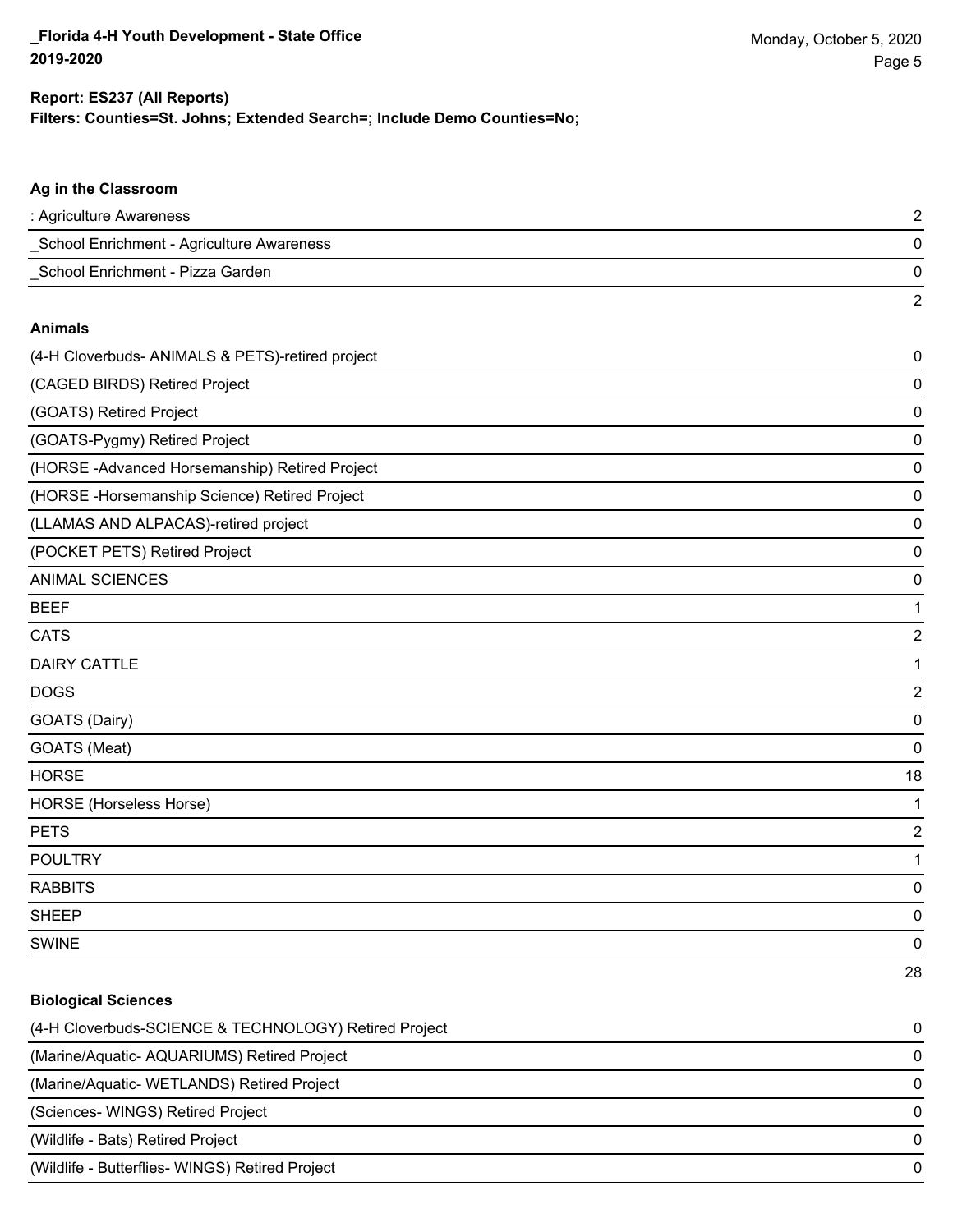## **Report: ES237 (All Reports)**

**Filters: Counties=St. Johns; Extended Search=; Include Demo Counties=No;**

| (Wildlife- BLUEBIRDS) Retired Project                     | 0    |
|-----------------------------------------------------------|------|
| : ABCs of ENTOMOLOGY                                      | 0    |
| : Entomology-Apiary/Beekeeping                            | 0    |
| : Meat Sciences                                           | 0    |
| : Natural Sciences                                        | 0    |
| School Enrichment - Embryology                            | 601  |
| <b>School Enrichment- Natural Sciences</b>                | 0    |
| <b>INSECTS (ENTOMOLOGY)</b>                               | 0    |
| MARINE SCIENCE AND AQUATIC SCIENCES                       | 8    |
| <b>SCIENCE DISCOVERY</b>                                  | 20   |
| <b>VETERINARY SCIENCE</b>                                 | 0    |
|                                                           | 629  |
| <b>Civic Engagement</b>                                   |      |
| (4-H Cloverbuds- CITIZENSHIP)-retired project             | 0    |
| (Citizenship-INTERGENERATIONAL) Retired Project           | 0    |
| <b>CITIZENSHIP</b>                                        | 5    |
| CITIZENSHIP-COMMUNITY SERVICE                             | 14   |
| CULTURAL AND GLOBAL EDUCATION                             | 0    |
|                                                           | 19   |
| <b>Communications and Expressive Arts</b>                 |      |
| (4-H Cloverbuds- COMMUNICATIONS) Retired Project          | 0    |
| (4-H Cloverbuds- VISUAL-LEISURE ARTS) Retired Project     | 0    |
| (FILMMAKING) Retired Project                              | 0    |
| (LEISURE ARTS- Arts & Crafts) Retired Project             | 0    |
| (Leisure Arts- COLLECTIBLES) Retired Project              | 0    |
| (PHOTOGRAPHY) Retired Project                             | 0    |
| (PUBLIC SPEAKING) Retired Project                         | 0    |
| (VISUAL ARTS) Retired Project                             | 0    |
| School Enrichment - 4-H Tropicana Public Speaking Program | 5468 |
| COMMUNICATIONS AND PUBLIC SPEAKING                        | 16   |
| <b>EXPRESSIVE ARTS</b>                                    | 3    |
| <b>VISUAL ARTS</b>                                        | 1    |
|                                                           | 5488 |
| <b>Community / Volunteer Service</b>                      |      |

### (Citizenship-PUBLIC ADVENTURES) Retired Project 0

0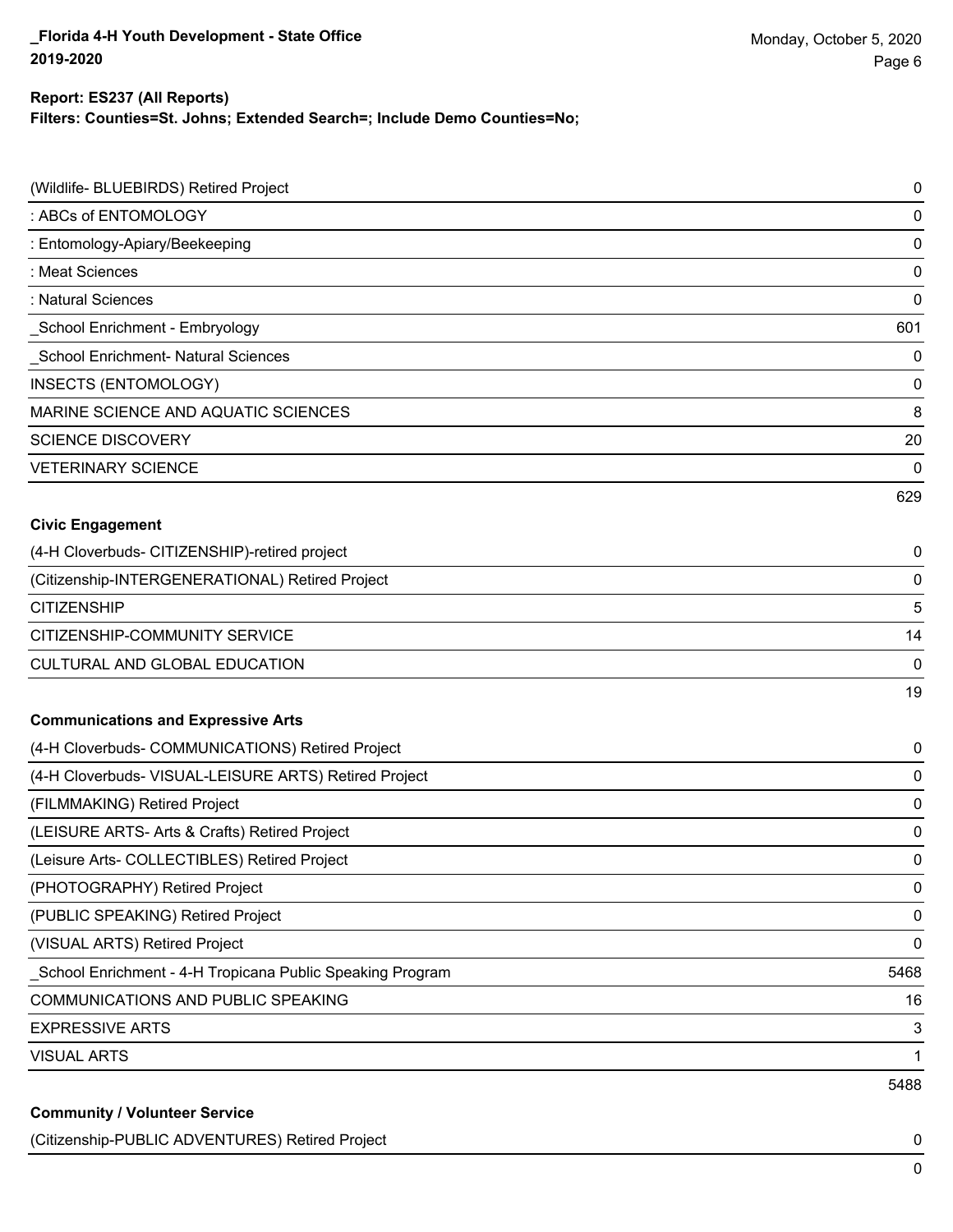**Consumer and Family Science**

## **Filters: Counties=St. Johns; Extended Search=; Include Demo Counties=No; Report: ES237 (All Reports)**

| (4-H Cloverbuds- CLOTHING) Retired project                   | 0  |
|--------------------------------------------------------------|----|
| (CHILD DEVELOPMENT Babysitting) Retired Project              | 0  |
| (Clothing - SELECTION) Retired Project                       | 0  |
| (Clothing - SEWING) Retired Project                          | 0  |
| (Clothing-Sewing- QUILTING) Retired Project                  | 0  |
| (CONSUMER EDUCATION AND SHOPPING) Retired Project            | 0  |
| (Human Development - Talking with TJ) Retired Project        | 0  |
| (HUMAN DEVELOPMENT) Retired Project                          | 0  |
| (Human Development-CHOICES) Retired Project                  | 0  |
| (Money Management -FINANCIAL CHAMPIONS) Retired Project      | 0  |
| : Consumer Choices Event                                     | 0  |
| 4-H CLOVERBUDS                                               | 41 |
| Animal Science- ALL ABOUT ANIMALS                            | 0  |
| Animal Sciences- LIVESTOCK JUDGING                           | 0  |
| Animals-PETS/SMALL ANIMALS                                   | 0  |
| CHILD DEVELOPMENT & CHILD CARE                               | 1  |
| Citizenship-SERVICE LEARNING                                 | 0  |
| <b>CLOTHING &amp; SEWING</b>                                 | 22 |
| <b>Exploring Farm Animals</b>                                | 0  |
| Hog-n-Ham Project                                            | 0  |
| Marine Science                                               | 0  |
| MONEY MANAGEMENT                                             | 1  |
| Performing Arts-DANCE/MOVEMENT                               | 0  |
| Pet Pals                                                     | 0  |
| Plant Pals, K-3 (5-8 yrs)                                    | 0  |
| test                                                         | 0  |
| Wildlife - Birds                                             | 0  |
|                                                              | 65 |
| <b>Environmental Education / Earth Sciences</b>              |    |
| (4-H Cloverbuds- ENVIRONMENT-Earth Sciences) Retired Project | 0  |
| : Recycling                                                  | 0  |
| : Water Education                                            | 0  |
| School Enrichment - Project Learning Tree                    | 0  |
| School Enrichment- Environmental Sciences                    | 0  |
| <b>EARTH SCIENCES</b>                                        | 1  |
|                                                              |    |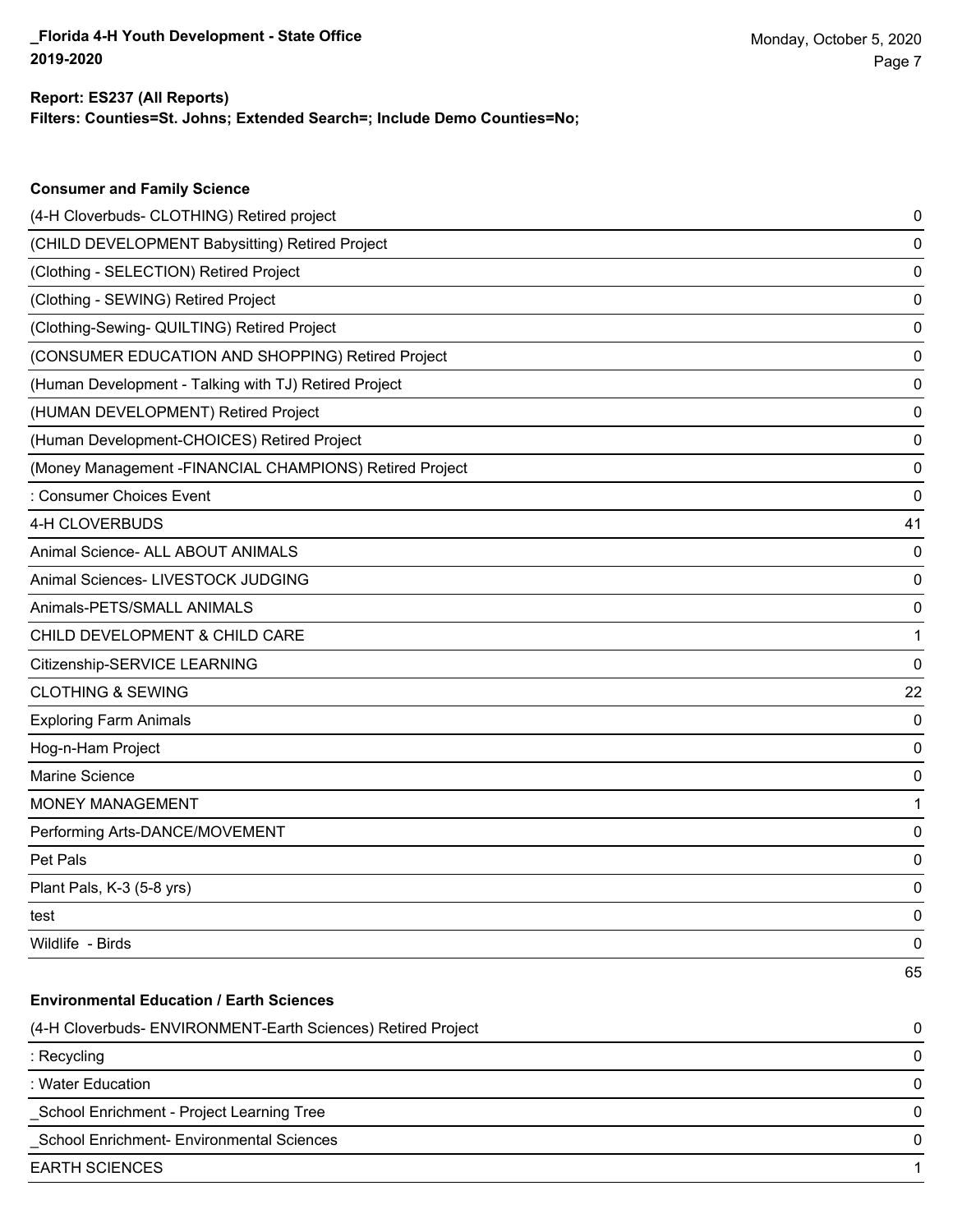### **Report: ES237 (All Reports)**

**Filters: Counties=St. Johns; Extended Search=; Include Demo Counties=No;**

| <b>ENERGY</b>                                         | 1              |
|-------------------------------------------------------|----------------|
| <b>ENVIRONMENTAL SCIENCES</b>                         | 4              |
| <b>FORESTRY</b>                                       | 8              |
| <b>OUTDOOR EDUCATION</b>                              | $\overline{2}$ |
| SOIL AND WATER SCIENCES                               | $\Omega$       |
| <b>SPORTFISHING</b>                                   | 0              |
| <b>SS - SHOOTING SPORTS</b>                           | $\mathbf 0$    |
| <b>SS-ARCHERY</b>                                     | 24             |
| SS-HUNTING 10y/o                                      | 0              |
| SS- MUZZLELOADING 12y/o                               | 0              |
| SS-RIFLE, AIR                                         | 0              |
| SS- RIFLE, SMALL BORE                                 | $\mathbf 0$    |
| SS-SHOTGUN 10y/o                                      | 0              |
| <b>WILDLIFE &amp; HABITATS</b>                        | $\overline{2}$ |
|                                                       | 42             |
| <b>Foods and Nutrition</b>                            |                |
| (4-H Cloverbuds- FOODS & NUTRITION) Retired Project   | 0              |
| (Food - SPORTS NUTRITION) Retired Project             | 0              |
| (FOOD AND FOOD PRESERVATION SCIENCES) Retired Project | 0              |
| (FOOD PREP AND COOKING) Retired Project               | 0              |
| (Food Prep- BREADS & BREADMAKING) Retired Project     | 0              |
| (Food Prep- DAIRY FOODS) Retired Project              | 0              |
| (Food Prep- MICROWAVE MAGIC) Retired Project          | $\mathbf 0$    |

(Food Science- FOOD PRESERVATION) Retired Project 0 \_School Enrichment - Up for the Challenge 0

\_School Enrichment - YUM 0 \_School Enrichment - YUMMEE 0 \_School Enrichment- Nutrition 0 FOOD & NUTRITION 17

### **Health**

| (Health-HEALTH ROCKS) Retired Project       |              |
|---------------------------------------------|--------------|
| (HEALTH: PHYSICAL ACTIVITY) Retired Project |              |
| : Healthy Living                            | <sup>n</sup> |
| PERSONAL WELL BEING                         |              |
|                                             |              |

17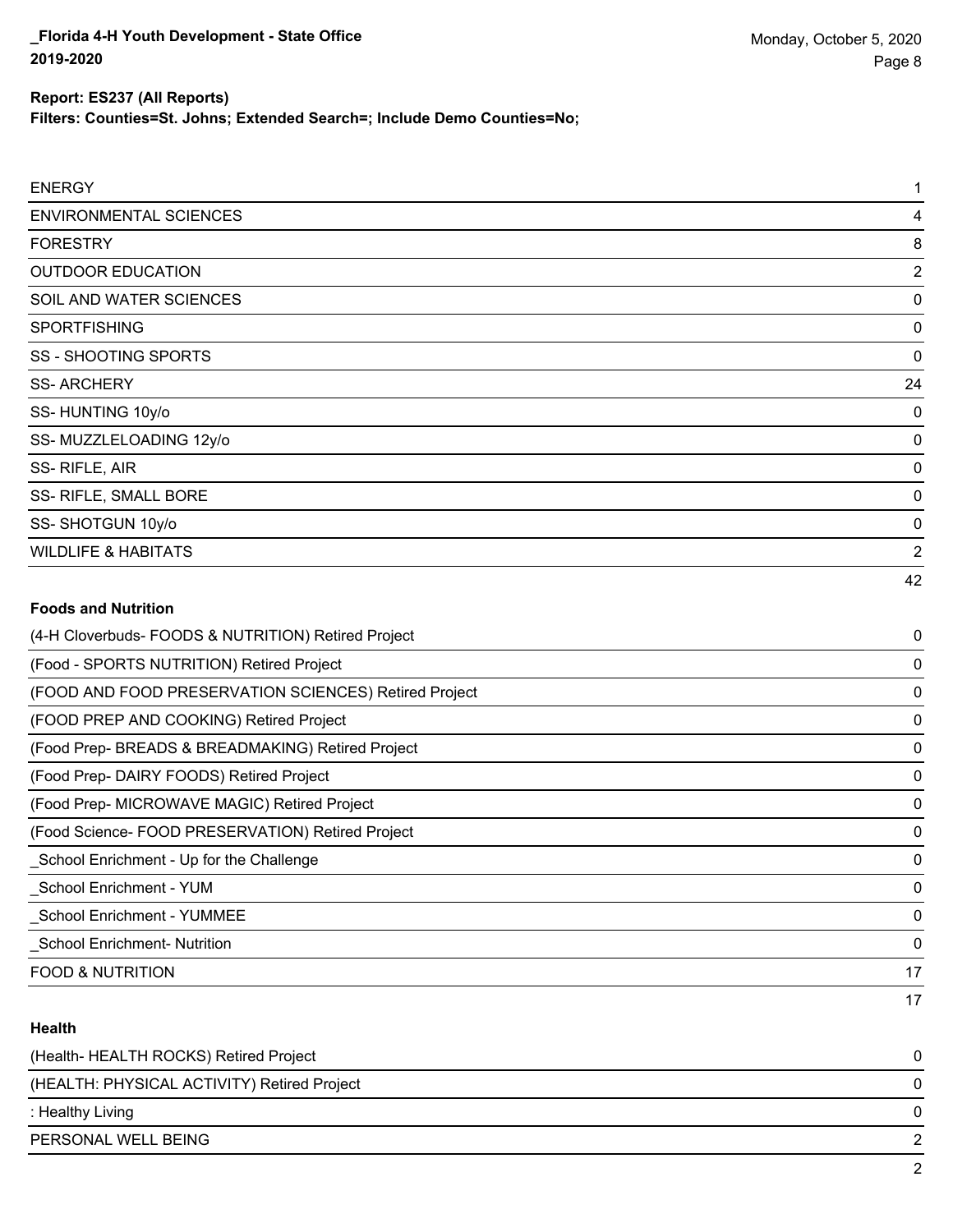### **Report: ES237 (All Reports)**

**Filters: Counties=St. Johns; Extended Search=; Include Demo Counties=No;**

| <b>Leadership and Personal Development</b>           |   |
|------------------------------------------------------|---|
| (4-H Cloverbuds- LEADERSHIP) Retired Project         | 0 |
| (4-H Cloverbuds DISCOVERY Projects) Retired Project  | 0 |
| (Home Environment- CHANGING SPACES) Retired Project  | 0 |
| (Plant Sciences - Mowing for Money) Retired Project  | 0 |
| (Workforce Prep- CAREER DEVELOPMENT) Retired Project | 0 |
| (Workforce Prep- ENTREPRENEURSHIP) Retired Project   | 0 |
| : Character Education                                | 0 |
| : Personal Development                               | 0 |
| <b>EXPLORING 4-H</b>                                 | 3 |
| LEADERSHIP DEVELOPMENT                               | 2 |
| <b>WORKPLACE PREPARATION</b>                         | 0 |
|                                                      | 5 |
| <b>Personal Safety</b>                               |   |
| (Health and Safety- ATV SAFETY) Retired Project      | 0 |
| (Health- EMERGENCY PREPARDNESS) Retired Project      | 0 |
| <b>ATV SAFETY</b>                                    | 0 |
| <b>SAFETY</b>                                        | 0 |
|                                                      | 0 |
| <b>Physical Sciences</b>                             |   |
| (ASTRONOMY) Retired Project                          | 0 |
| : Weather and Climate                                | 0 |
| <b>AEROSPACE</b>                                     | 8 |
|                                                      | 8 |
| <b>Plant Science</b>                                 |   |

| (4-H Cloverbuds- PLANT SCIENCES-Gardening) Retired Project |               |
|------------------------------------------------------------|---------------|
| (GROWING CITRUS) Retired Project                           | 0             |
| (Plant Sciences-GARDENING) Retired Project                 | $\mathcal{P}$ |
| (Plants - Gardening - FLOWERS) Retired Project             | 0             |
| (Plants - Gardening - VEGETABLES) Retired Project          | $\Omega$      |
| (Plants - Gardening-CONTAINER GARDENING) Retired Project   | $\Omega$      |
| School Enrichment- Gardening and Plants                    | $\Omega$      |
| <b>GARDENING AND PLANTS</b>                                | 12            |
| <b>GARDENING AND PLANTS: JR MASTER GARDENER</b>            | $\Omega$      |
|                                                            | 4 E           |